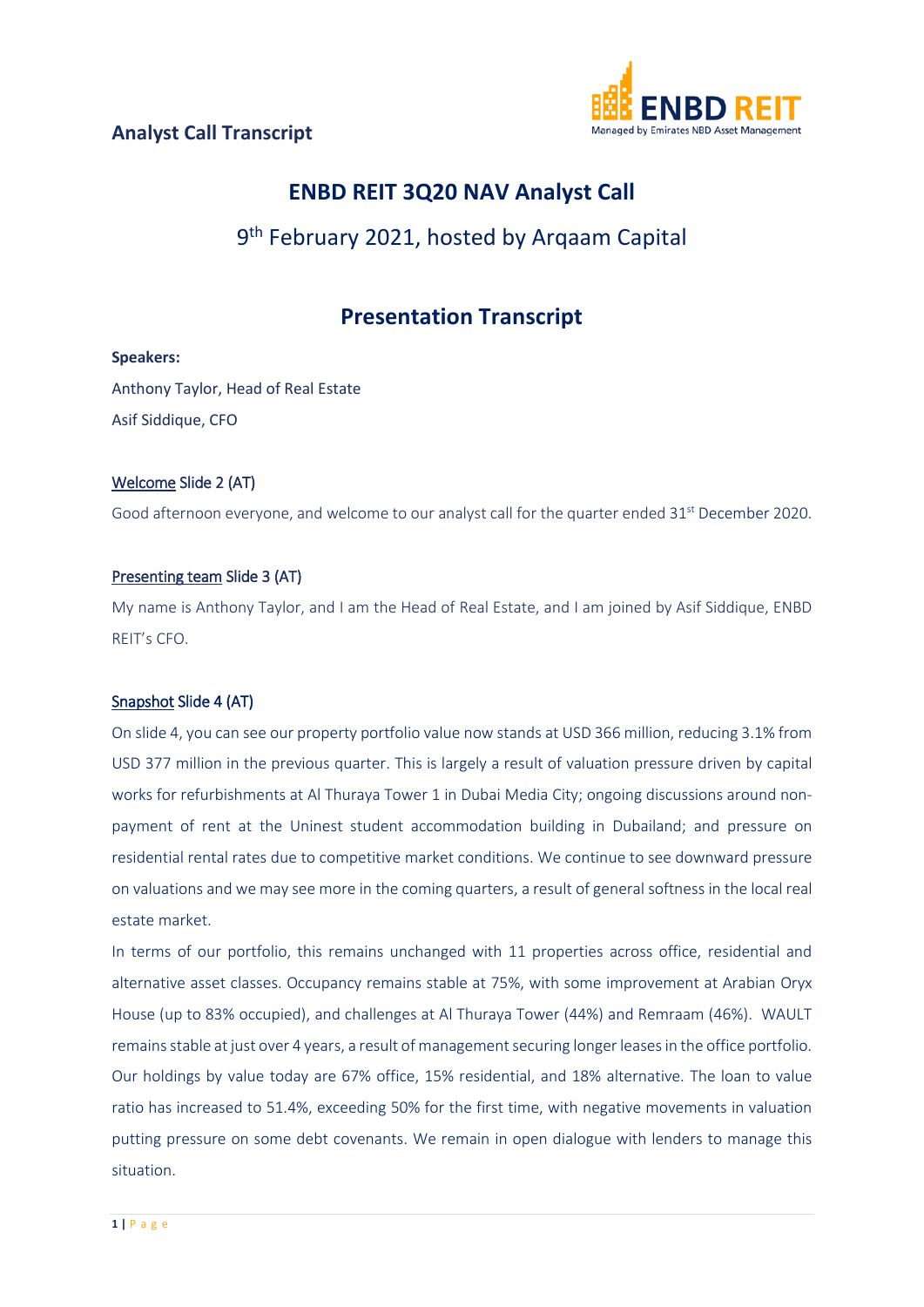

ENBD REIT's NAV now stands at USD 184 million or USD 0.74 per share. NAV is down 7.1% from the previous quarter when it was USD 198 million, due to the valuation losses mentioned before as well as the interim dividend payment of USD 4.85 million announced during this period.

#### Payments to shareholders Slide 5 (AT)

Slide 5 provides a brief reminder of dividend payments made to shareholders and as you can see, dividends have declined over time in line with pressure on rental income. We were pleased to have paid an interim dividend of USD 4.85 million or 1.94 cents per share on 6<sup>th</sup> January, for the 6-month period ended 30 September 2020. This interim dividend represents 80% of recurring FF0 for the period, while also maintaining a small cash reserve within the REIT to assist with navigating current market conditions, as well as capital projects planned across the portfolio, with the aim of improving occupancy and rental income in the future.

You will notice we have removed the Covid-19 impact slide as we are pleased to report that we are no longer receiving high volumes of rent relief requests from current tenants. Despite this, the pandemic is still putting a number of tenants under pressure and renewals are often concluded at lower rates. Our most pressing challenge coming out of the pandemic remains Uninest student accommodation, who are still in arrears from June 2020. We are in ongoing dialogue with the tenant and have also initiated legal proceedings, calling on the rental guarantee. I'll now hand over to Asif to discuss our capital structure.

#### Capital structure Slide 6 (AS)

Thanks Anthony, we are now on slide 6. As Anthony mentioned, the REIT's Loan to Value ratio has increased to 51.4%, exceeding 50% for the first time, however still comfortably below the 65% regulatory ceiling for REITs. We remain in open dialogue with lenders to manage the situation. Our Mashreq facility remains within its FTV covenants but is getting close to its threshold. Proactive engagement with the bank is underway to ensure we avoid any non-compliance with the covenants in the short term before markets recover. We have made an additional payment of USD 600,000 to Standard Chartered Bank to maintain our 50% obligation but remain confident in our ability to manage this USD 45 million facility through to maturity in November 2021. This is due to our secure position against two well occupied assets - The Edge (with Oracle as the main tenant in this building, who recently renewed for a further 5-year term) and Souq Extra (with an occupancy of 98%). Cashflows from rental payments remain strong and, in this current low interest rate environment, will cover all payment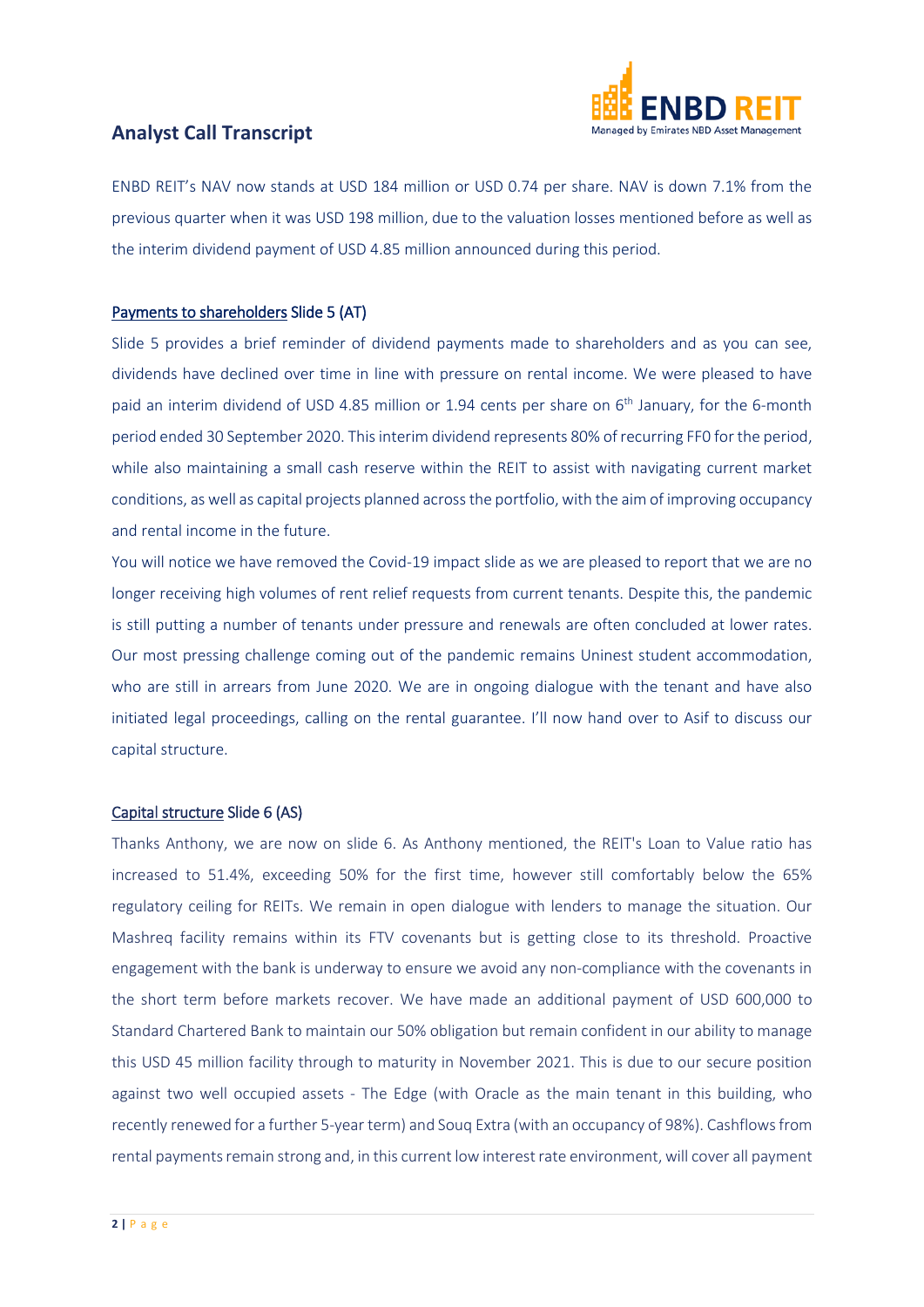

obligations for the foreseeable future. In addition, we have begun engaging the market on the subject of refinancing the Standard Chartered facility with a number of lenders expressing interest. I'll now hand back to Anthony to take us through the portfolio.

#### Portfolio occupancy Slide 8 (AT)

Thanks Asif. Moving onto slide 8, you can see that occupancy remains stable but is still under pressure, with the blended occupancy rate for the portfolio at 75% compared to 76% for the previous quarter. We continue to see occupancy pressures in our residential assets but saw improvements in Arabian Oryx house with occupancy improving from 79% to 83% with the revision of rental rates and a strong leasing campaign from our appointed property managers, Asteco, towards the end of the year. Remraam occupancy has slipped to 46% from 66% and rental rates have been revised accordingly on this asset to address this. Subdivision works at Burj Daman in DIFC have been completed to create smaller, more leasable units and our major refurbishment project at Al Thuraya Tower 1 is underway, with the design phase finalized. Our expectation is for this project to have a positive impact on leasing once completed in the second half of 2021.

#### ENBD REIT's valuations remains under pressure Slide 9-10 (AT)

As shown on slides 9-10, we have provided information on valuations since inception of ENBD REIT back in March 2017. Total portfolio valuation is down, and we saw significant drops this quarter at Al Thuraya Tower in relation to low occupancy and anticipated refurbishment expenditure, and Uninest student accommodation due to non-payment of rent. We also saw reduced valuations across residential assets as leasing rates continue to decline in a more and more competitive sector of the market. With residential accounting for 15% of the total portfolio value, these pressures are a concern but the impact is partially absorbed by more resilient assets elsewhere.

### Asset snapshot: office Slide 11 (AT)

On slide 11 we can see a snapshot of our office portfolio, where overall portfolio occupancy stood at 67%. As mentioned earlier, fit out work at Burj Daman has been completed to create the smaller and more leasable units on the 10th and 14th floors, with furnished options also available to new tenants, and active leasing set to kick-off this month. We think this will be an important value add for our leasing of these units at relatively better rental rates, and could have a positive impact on future valuations.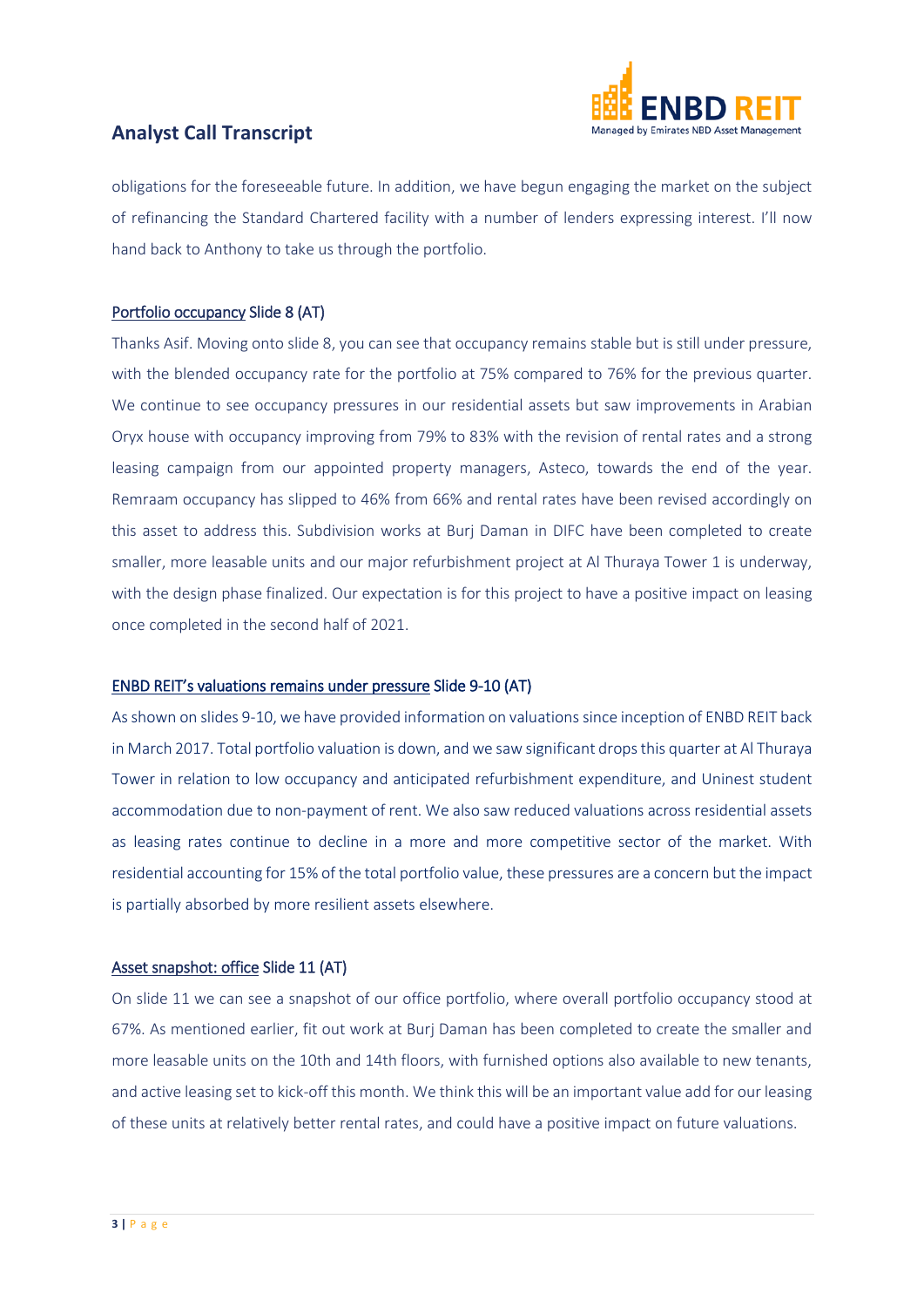

Despite its low occupancy, Al Thuraya remains our largest asset by value, and we are pleased to report that our major refurbishment project, which will see upgrades made to the ground floor lobby, external landscaping and MEP services, is well underway. We are working with top-class partners on the project, in Savills and Bluehaus Group, and we're looking forward to reporting on its progress during the coming months.

#### Asset snapshot: residential Slide 12 (AT)

Moving to slide 12, we continue to maintain an active leasing strategy and to reassess rental rates frequently to attract new tenants and address volatile occupancy rates in all three residential assets. The residential market remains challenging with shorter lease terms and mobile tenants which means we must adapt to market rates to maintain occupancies.

#### Asset snapshot: alternative Slide 13 (AT)

On slide 13, assets in the alternative sector have all been affected by the pandemic last year, however it has been pleasing to see that Souq Extra and South View School have proved fairly resilient and are recovering well. The Uninest valuation has been falling significantly in the last two quarters due to nonpayment of rent, an issue which remains under discussion. We are now exercising the rental guarantee and hope to resolve this challenging situation in the coming months. I will now hand over to Asif to take you through a summary of the financials.

#### Financial summary Slide 15 (AS)

Thanks Anthony. On slide 15, we look at key themes in our financial performance that have emerged during the quarter. In summary, these include:

- Net rental income / FFO is up 27% from the same 9-month period last year, as previously highlighted its mainly due to the change in calculation on our new Property Management system on certain properties and is coupled with the lower interest rate environment.
- Gross income is down 6% from last year, mainly due to lower occupancies and lower rental rates achieved on renewals
- Unrealised valuation losses of USD 45 million (slightly over 11% of portfolio value) primarily due to COVID-19
- Finance cost is down 27% (USD 2.2 million) from the same 9-month period last year, mainly due to lower EIBOR / LIBOR rates